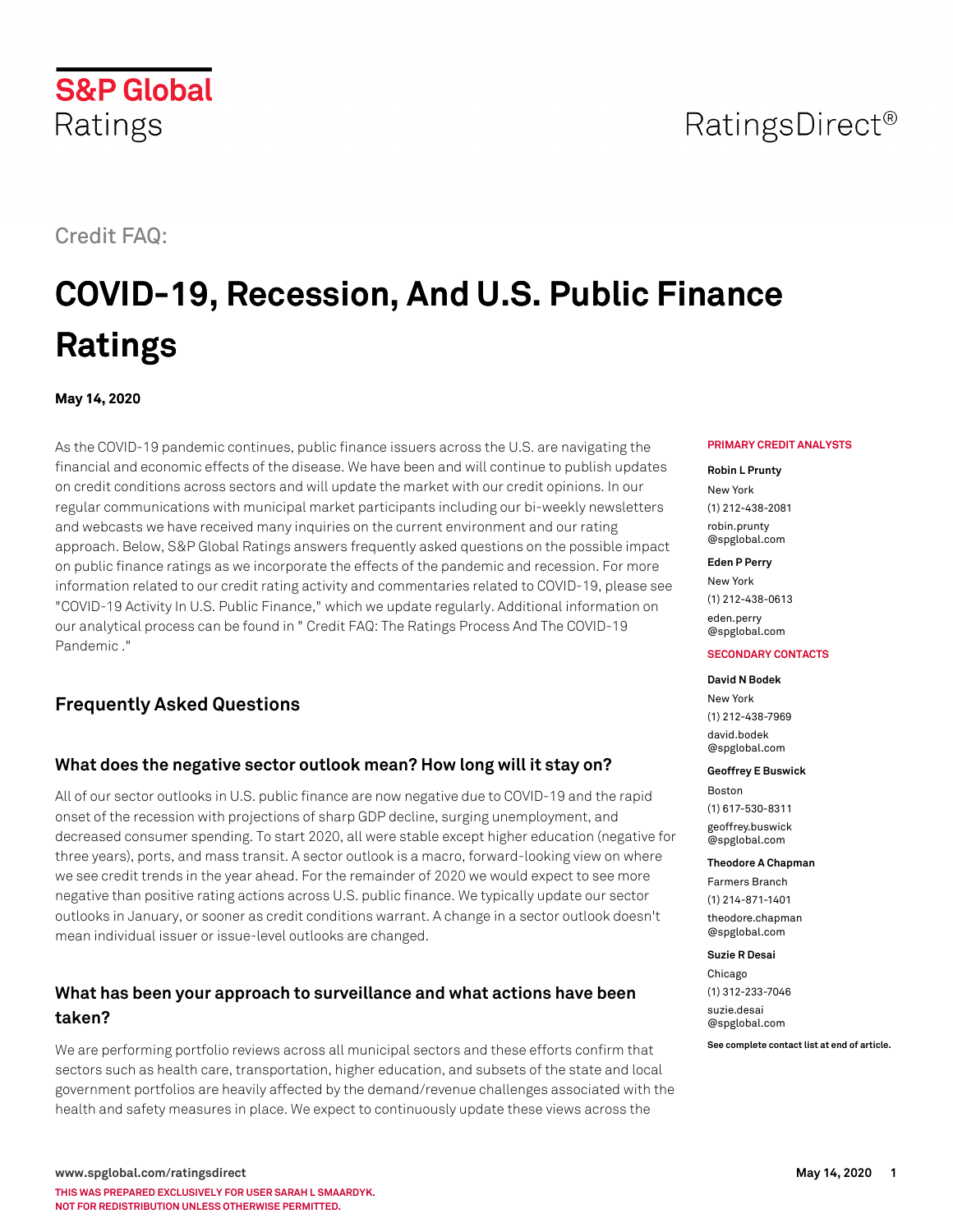### **Credit FAQ: COVID-19, Recession, And U.S. Public Finance Ratings**

various sectors. To date, rating and outlook actions have represented about 4% of our rated universe. The vast majority of actions to date have been outlook revisions (97%). Rating outlooks address the potential for an event or trend to change a rating with a one-in-three likelihood over a period up to two years. This compares to CreditWatch which has a more immediate time horizon of 90 days with a 50% probability of a rating change.

### **Do you expect to take additional rating actions?**

We expect to continue to update our credit rating opinions as economic data and forecasts become available, in line with applicable methodologies and policies. While we may look holistically at credit conditions for certain sectors to consider outlook changes that apply broadly to a group of credits, any rating change will include a full review of an entity's individual credit characteristics.

## **What is the time horizon you are looking at as part of your review?**

The rapid onset of the recession with swift GDP decline and sharp rise in unemployment is making this look more like a natural disaster event than a typical recession. Given the rapid deterioration of revenues and absorption of unbudgeted costs, there are near-term pressures related to liquidity that we are evaluating across sectors. We expect that revenue and expenditure alignment over the next year will be challenging and the pace of economic recovery along with response of management and policymakers will also inform our credit views.

## **How are you developing forward-looking views on the potential decline of revenues/taxes across U.S. public finance?**

Our forward-looking view of credit conditions across public finance sectors is informed by our team of S&P Global economists and their opinion of those macroeconomic trends that directly or indirectly influence the entities we rate. Our views are also informed by available information at the state, regional, or local/entity level that provide additional detail on events or trends that contribute to our forward-looking analysis of an entity. These views are highlighted in the outlooks and upside/downside sections of our credit reports. In the current environment with varying levels of economic stress and a high degree of uncertainty, these forward-looking views may influence rating and outlook changes.

## **When assessing credit quality, how does S&P Global Ratings account for the post-pandemic environment? In other words, is there a through-the-cycle approach?**

"Rating through the cycle" can be a misleading term that means different things to different people. What we always strive for is to be timely, transparent, and--most important in the current environment--forward-looking. How we look at the credit deterioration on a borrower depends not only on the severity of the sector stress but on where the particular borrower is on the credit spectrum.

The majority (approximately 98%) of U.S. public finance ratings are investment grade and would be expected to have a greater ability to weather adverse credit conditions than speculative grade entities. To be clear, there has been and will continue to be rating actions, but we generally expect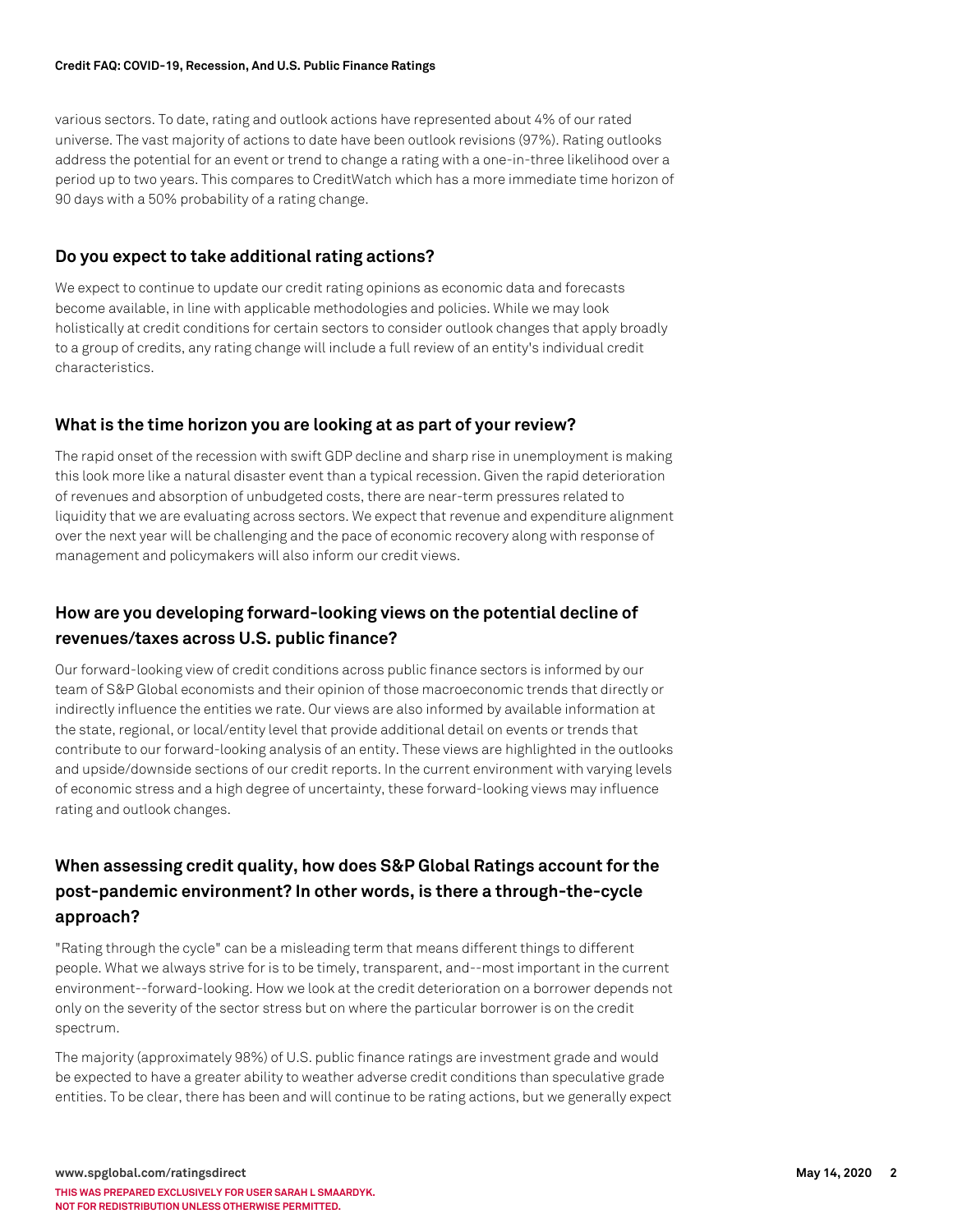them to be less frequent and less stark because of these borrowers' financial flexibility. We note that this flexibility varies across our rated universe. For example, an entity rated 'AAA' will likely have more capacity to weather adverse credit conditions than an entity rated 'BBB'.

## **Is S&P Global Ratings continuing to receive timely information from issuers during the pandemic, and how will it respond if there are delays in receiving financial or other information?**

So far, information has continued to flow between issuers and S&P Global Ratings. We expect that there could be some delay in the release of financial information or other relevant disclosure. We evaluate these situations based on the information's importance to the rating analysis and whether alternative information is available or sufficient to support the ratings. We could decide to refer the matter to a committee for potential rating action, including a CreditWatch placement or a rating suspension or withdrawal.

Our receipt of information on a timely basis from issuers and obligors and their agents and advisors is essential to the maintenance of our ratings. For municipal issuers and obligors, we view proactive disclosure and dissemination of information as a positive management characteristic. Conversely, we view the lack of timely disclosure and information flow negatively.

## **What is the impact of short-term borrowing on credit quality?**

Many public finance issuers regularly borrow or establish lines of credit for cash flow purposes. We expect that this could accelerate in the coming months due to the projected decline in revenues, extension of the filing deadline for income tax returns, and unexpected spending related to the pandemic. The credit focus would be on the size of the borrowing relative to revenues, repayment terms, and how it fits into the overall budget and financial plan. If we view a line of credit to be an interim measure, it would not be counted as debt. However, if the line is regularly used for operational purposes we would look at repayment plans and regularly evaluate this relative to the debt profile.

## **The pace of revenue decline may lead to fund balance/operating reserve fund reductions, pay-go capital deferrals, deficit bonds, or other one-time measures. Will this result in credit rating changes?**

Most public finance entities steadily improved their financial reserves during the record economic recovery and this provides some financial flexibility to react to budget shortfalls or other unforeseen circumstances in a timely manner. In our view, the use of budget stabilization reserves or other non-recurring measures would not in and of itself be a credit weakness. It would be important for us to understand how a reserve draw or other non-recurring measure fits into the overall financial plan. If budget balance is achieved solely by non-recurring measures it will translate to a more significant structural budget gap in the following year if economic trends continue to be weak. The issuance of deficit bonds would be evaluated on a case-by-case basis with a focus on how it fits into the overall financial plan and what it means for the debt profile.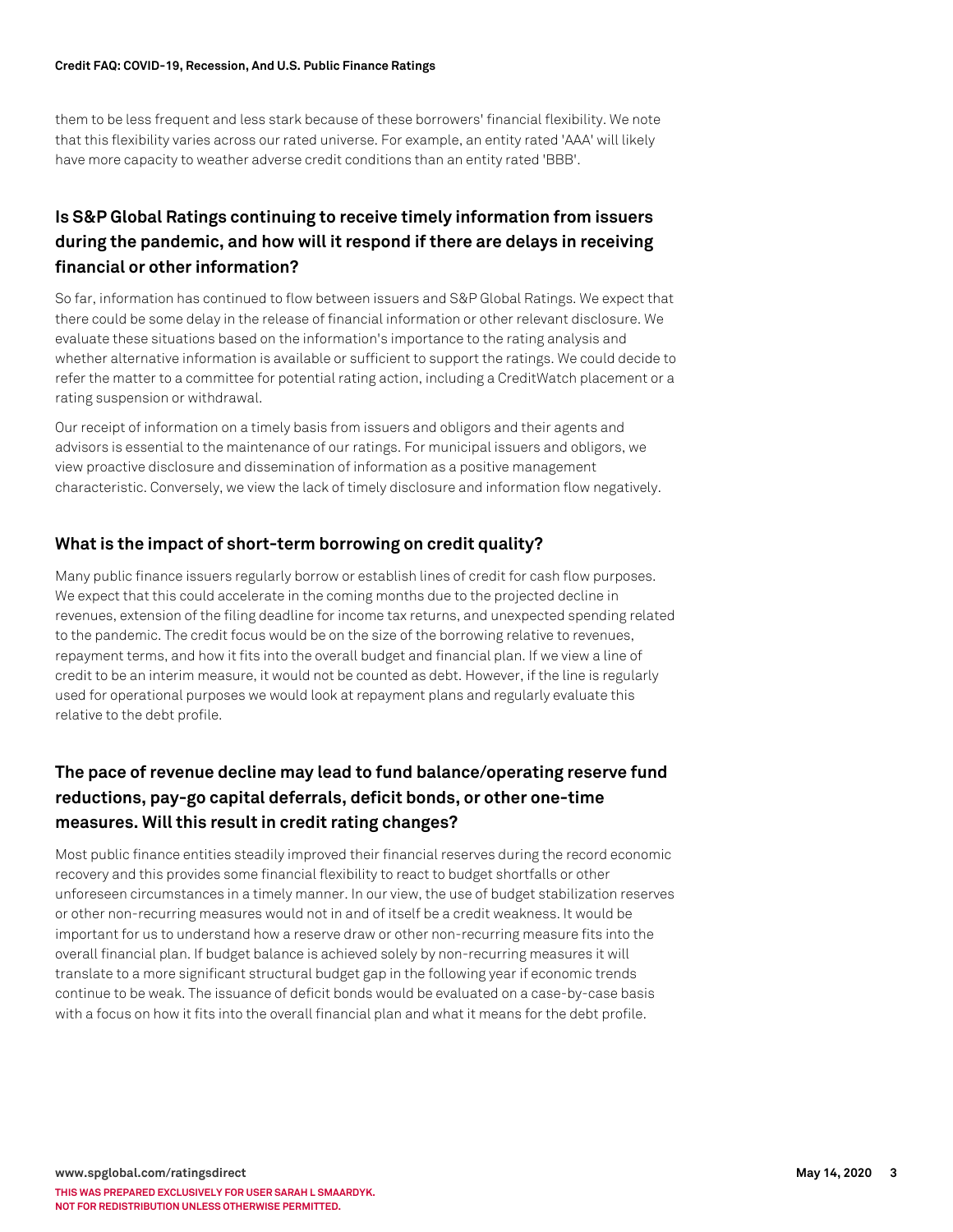## **Would there be a rating impact if tax or revenue decline translates to a swift decline in coverage but it's temporary?**

A temporary decline in revenues doesn't necessarily translate to a lower credit rating but it would be evaluated against the level of coverage and revenue recovery prospects.

## **How does S&P Global Ratings define default? How will various forms of technical default be treated?**

Our ratings address the willingness and ability of an obligor to pay its obligations fully and on time. If the lack of ability or willingness lead to a failure to fulfill the payment obligations in full or on time, and if we believe that a payment will not come within the grace period, we would typically view that as a default and lower the rating to 'D', in accordance with our published ratings definitions.

We typically consider technical defaults to be those rare instances when we believe that the obligor had both the willingness and the financial ability to make a payment but could not make the payment on time due to a temporary glitch or impediment that we believe is highly likely to be resolved in the short term. In these instances, we might not lower the rating to 'D'.

### **How would you view a debt service reserve fund draw?**

Across U.S. public finance there are no criteria references that specify the direct implication of a draw on a debt service reserve fund on a bond or issuer rating. However, the potential credit risk associated with a draw would be analyzed in various parts of our criteria, particularly in liquidity and financial capacity analysis. It is important to note that there is a broad range of credit structures in U.S. public finance so a draw would be evaluated on a credit-by-credit basis. In nearly all circumstances it is an indication of credit pressure.

Key elements that we would consider to gauge the magnitude of the risk and its potential credit impact:

- The rating level of the specific issue;
- The reason for the draw including a review of pledged revenues and our view of the near term and longer term expectations for revenue performance, including the issuer's plan to address potential future shortfalls; and
- The specific legal structure in place for the bonds, including reserve replenishment, flow of funds, and other relevant security provisions.

### **Do you expect an uptick in defaults or bankruptcy filings in public finance?**

Defaults and bankruptcies remain rare in our rated U.S. public finance universe. While there could be some uptick in both reflecting fiscal stress, we would not expect this to be widespread. Our criteria specifically reference the fact that states are not eligible to file for bankruptcy protection under the U.S. Bankruptcy Code. This has been fundamental to our analysis of the institutional and government framework that is part of our review of the sector. We note there are also some limitations at the local level, which vary by state.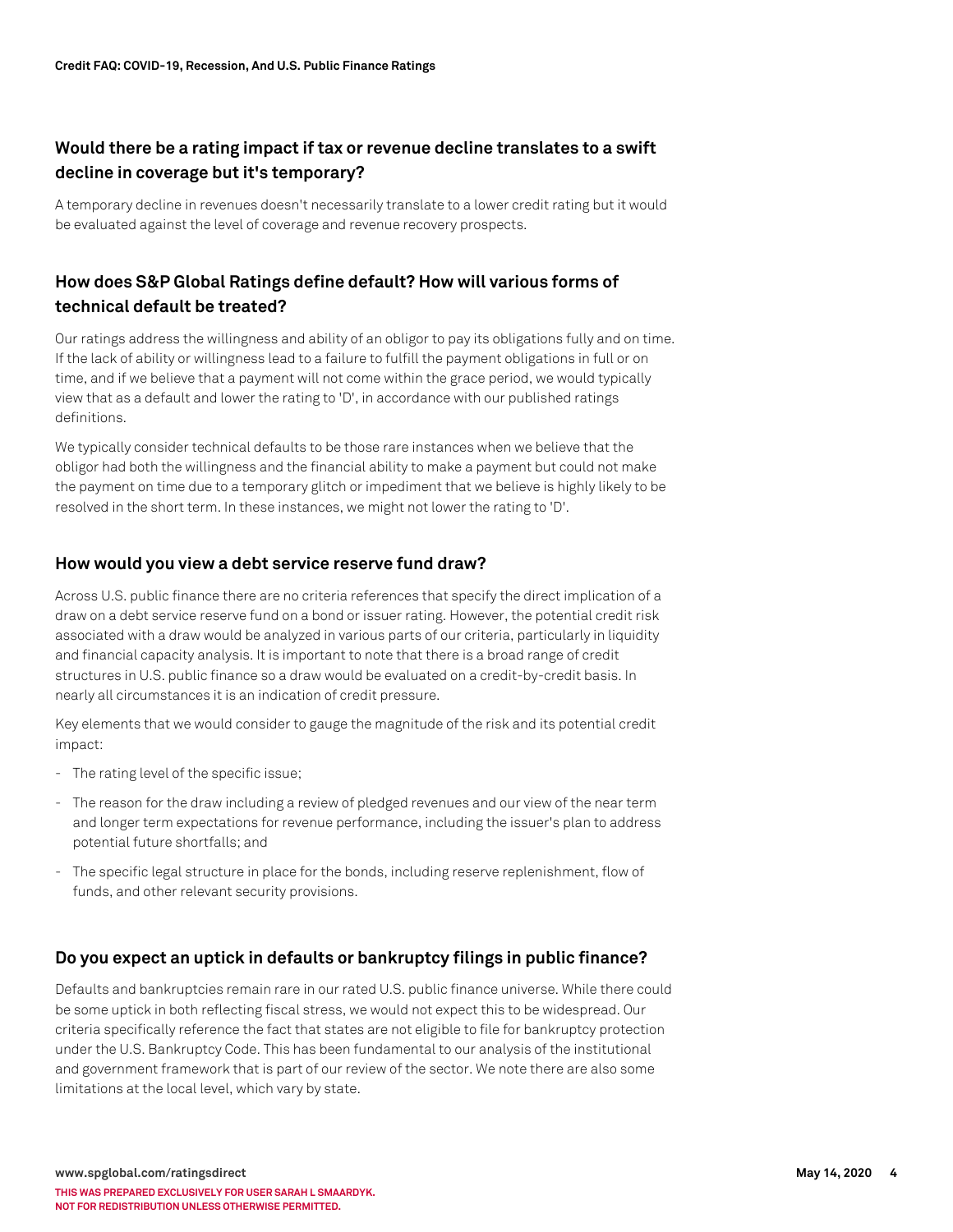## **Has S&P Global Ratings changed any of its methodologies in determining credit risk because of the coronavirus?**

We have not changed our U.S. public finance ratings criteria due to the coronavirus to date. We believe our ratings criteria continues to provide us with a framework that generates relevant forward-looking opinions of overall creditworthiness. We review our methodologies on a regular cycle. In connection with this process, we monitor and analyze current and historical performance metrics and market feedback.

This report does not constitute a rating action.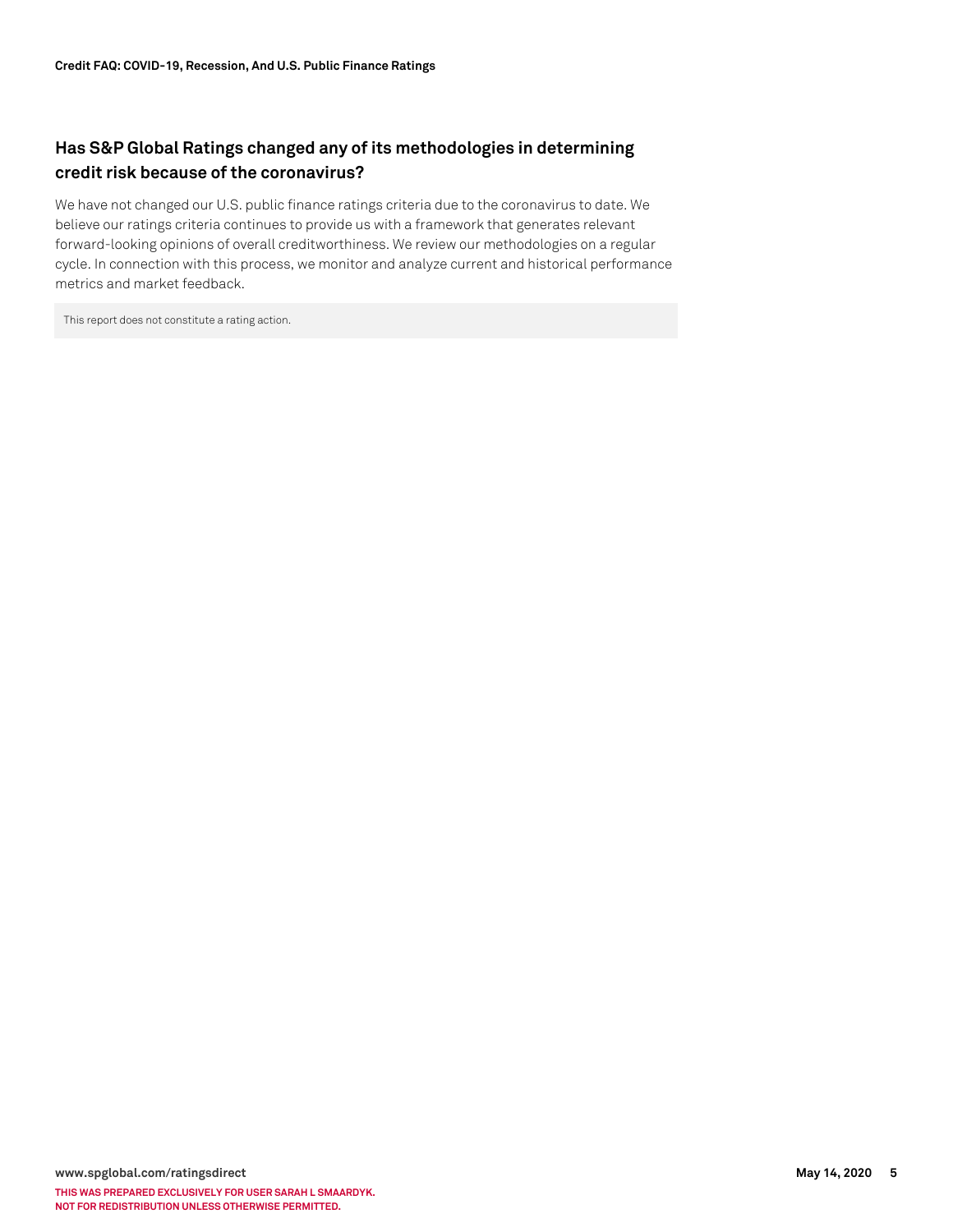## **Contact List**

#### **PRIMARY CREDIT ANALYST PRIMARY CREDIT ANALYST SECONDARY CONTACT**

**Robin L Prunty** New York (1) 212-438-2081 [robin.prunty@spglobal.com](mailto: robin.prunty@spglobal.com)

#### **SECONDARY CONTACT SECONDARY CONTACT SECONDARY CONTACT**

**Geoffrey E Buswick** Boston (1) 617-530-8311 [geoffrey.buswick@spglobal.com](mailto: geoffrey.buswick@spglobal.com)

**Kurt E Forsgren** Boston (1) 617-530-8308 [kurt.forsgren@spglobal.com](mailto: kurt.forsgren@spglobal.com)

#### **SECONDARY CONTACT**

**Marian Zucker** New York (1) 212-438-2150 [marian.zucker@spglobal.com](mailto: marian.zucker@spglobal.com)

**Eden P Perry** New York (1) 212-438-0613 [eden.perry@spglobal.com](mailto: eden.perry@spglobal.com)

**Theodore A Chapman** Farmers Branch (1) 214-871-1401 [theodore.chapman@spglobal.com](mailto: theodore.chapman@spglobal.com)

#### SECONDARY CONTACT **SECONDARY CONTACT SECONDARY CONTACT** SECONDARY CONTACT SECONDARY CONTACT

**Jane H Ridley** Centennial (1) 303-721-4487 [jane.ridley@spglobal.com](mailto: jane.ridley@spglobal.com)

**David N Bodek** New York (1) 212-438-7969 [david.bodek@spglobal.com](mailto: david.bodek@spglobal.com)

**Suzie R Desai** Chicago (1) 312-233-7046 [suzie.desai@spglobal.com](mailto: suzie.desai@spglobal.com)

**Jessica L Wood** Chicago (1) 312-233-7004 [jessica.wood@spglobal.com](mailto: jessica.wood@spglobal.com)